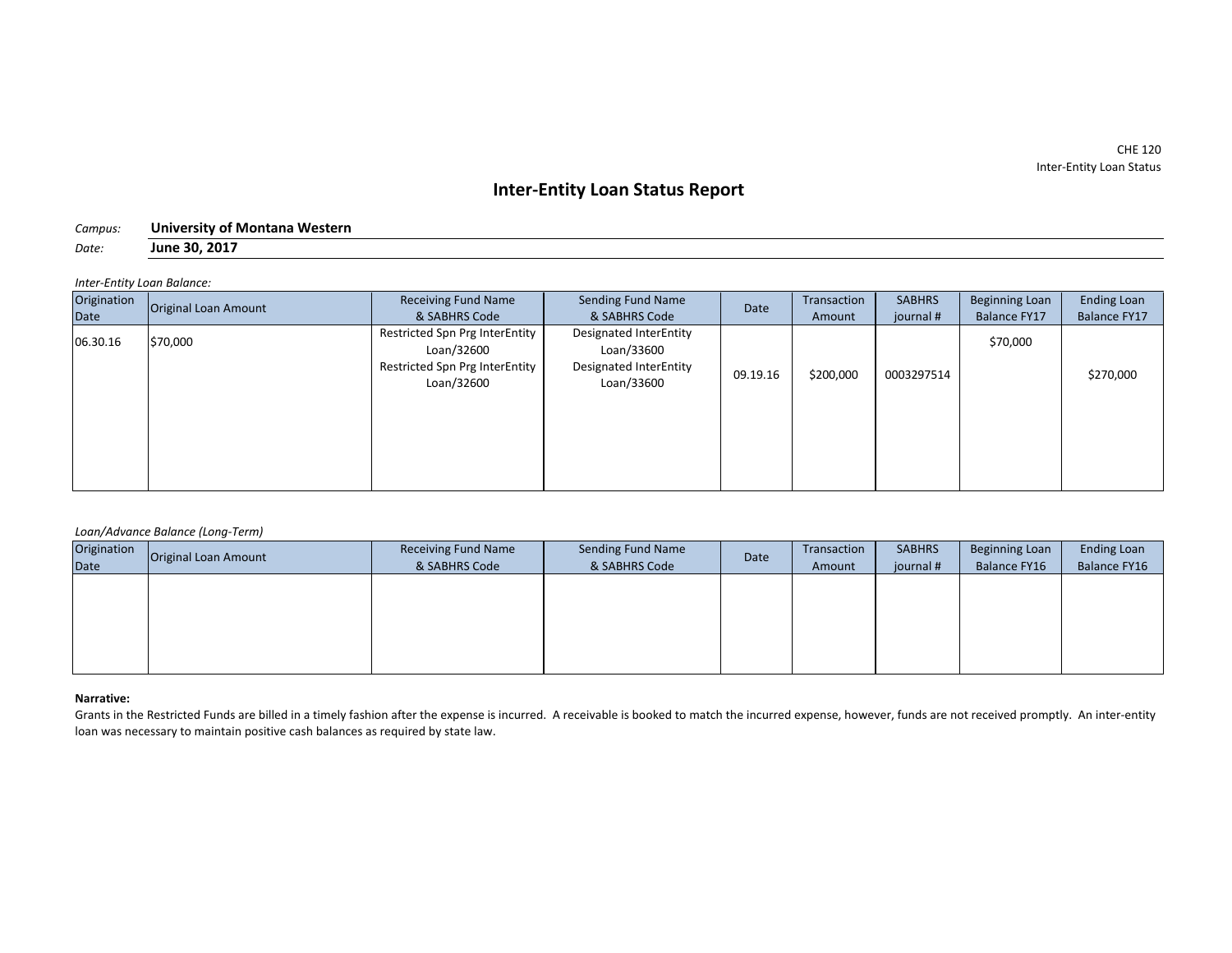## **Bonded Indebtedness Report**

## *Campus:* **The University of Montana**

#### *Date:* **June 30, 2017**

| <b>REVENUE BONDS</b><br><b>ISSUE</b> | ORIGINAL<br><b>AMOUNT</b><br>OF ISSUE | USES OF FUNDS - PROJECTS/AMOUNTS                                                                                                                                                                                                                                                                                                                                                                                                     | <b>PLEDGED REVENUES</b>                                                                                                                                                     | FY 16 DEBT<br><b>SERVICE RATIO</b> | <b>OUTSTANDING</b><br>PRINCIPAL<br><b>BALANCE AT</b><br>JUNE 30,2017 | FY2017 PRINCIPAL<br>& INTEREST<br><b>PAYMENT Actual</b> | <b>FY2018 PRINCIPAL</b><br>& INTEREST<br><b>PAYMENT Est</b> | <b>FY2019 PRINCIPAL</b><br>& INTEREST<br><b>PAYMENT Est</b> | FY2020 PRINCIPAL<br>& INTEREST<br><b>PAYMENT Est</b> |
|--------------------------------------|---------------------------------------|--------------------------------------------------------------------------------------------------------------------------------------------------------------------------------------------------------------------------------------------------------------------------------------------------------------------------------------------------------------------------------------------------------------------------------------|-----------------------------------------------------------------------------------------------------------------------------------------------------------------------------|------------------------------------|----------------------------------------------------------------------|---------------------------------------------------------|-------------------------------------------------------------|-------------------------------------------------------------|------------------------------------------------------|
| Series N, 2015                       | \$20,500,000                          | The Series N 2015 bonds were issues for the purpose<br>of refunding the remaining outstanding Series J bond<br>issuance and pay the cost of issuance of Series N.                                                                                                                                                                                                                                                                    | Net Auxiliary Facility Operating Revenues,<br>Investment Income, Student Fees, Academic<br>Facility Fee, Events Revenue, continuing<br>Education Revenue, Land Grant Income | 2.66 Series<br>K, L, M, N          | \$90,632,188                                                         | \$11,794,499                                            | \$11,798,993                                                | \$11,789,160                                                | \$11,831,101                                         |
| Series M, 2013                       | \$7,891,000                           | The Series M 2013 bonds were issued for the purpose<br>of financing construction projects and paying cost of<br>issuance of the Series M 2013 bonds. In Butte,<br>Prospector Residence Hall Restroom Renovation<br>\$1,246,913. In Missoula, Technology Modular Units<br>\$1,870,791, Gilkey Executive Education Center<br>\$1,490,000, Adams Center Basement \$100,000 and<br>Interdisciplinary Science Building (ISB) \$3,152,526. | Net Auxiliary Facility Operating Revenues,<br>Investment Income, Student Fees, Academic<br>Facility Fee, Events Revenue, continuing<br>Education Revenue, Land Grant Income |                                    |                                                                      |                                                         |                                                             |                                                             |                                                      |
| Series L, 2012                       | \$39,415,000                          | The Series L taxable and tax-exempt bonds were<br>issued in the amount of \$39,415,000 to refund the<br>remaining outstanding Series F and G bond issuances,<br>and a portion of the Series I issuance, and pay the cost<br>of issuance of Series L                                                                                                                                                                                  | Net Auxiliary Facility Operating Revenues,<br>Investment Income, Student Fees, Academic<br>Facility Fee, Events Revenue, continuing<br>Education Revenue, Land Grant Income |                                    |                                                                      |                                                         |                                                             |                                                             |                                                      |
| Series K, 2010                       | \$48,415,000                          | The Series K Taxable Bonds were issued in the amount<br>of \$41,224,997 to partially refund the 1999 Series F<br>and pay costs of issuance of the Series K 2010 Taxable<br>Bonds. The Series K Tax-Exempt bonds were issued for<br>the purpose of refunding \$5,760,000 of the 1998 Series<br>E and paying costs of issuance of the Series K 2010 Tax-<br><b>Exempt Bonds</b>                                                        | Net Auxiliary Facility Operating Revenues,<br>Investment Income, Student Fees, Academic<br>Facility Fee, Events Revenue, continuing<br>Education Revenue, Land Grant Income |                                    |                                                                      |                                                         |                                                             |                                                             |                                                      |
| Series J, 2005                       | \$31,095,000                          | Advance refund a portion of Series F, 1999; Missoula:<br>Interdisciplinary Research Building (\$12,000,000),<br>Steam Line Replacement (\$1,800,000), Journalism<br>Building Remodel (\$750,000), Avian Research Facility<br>(\$750,000); Butte/Dillon: Sprinkler systems (\$350,000)                                                                                                                                                | Net Auxiliary Facility Operating Revenues,<br>Investment Income, Student Fees, Academic<br>Facility Fee, Events Revenue, continuing<br>Education Revenue, Land Grant Income |                                    |                                                                      |                                                         |                                                             |                                                             |                                                      |